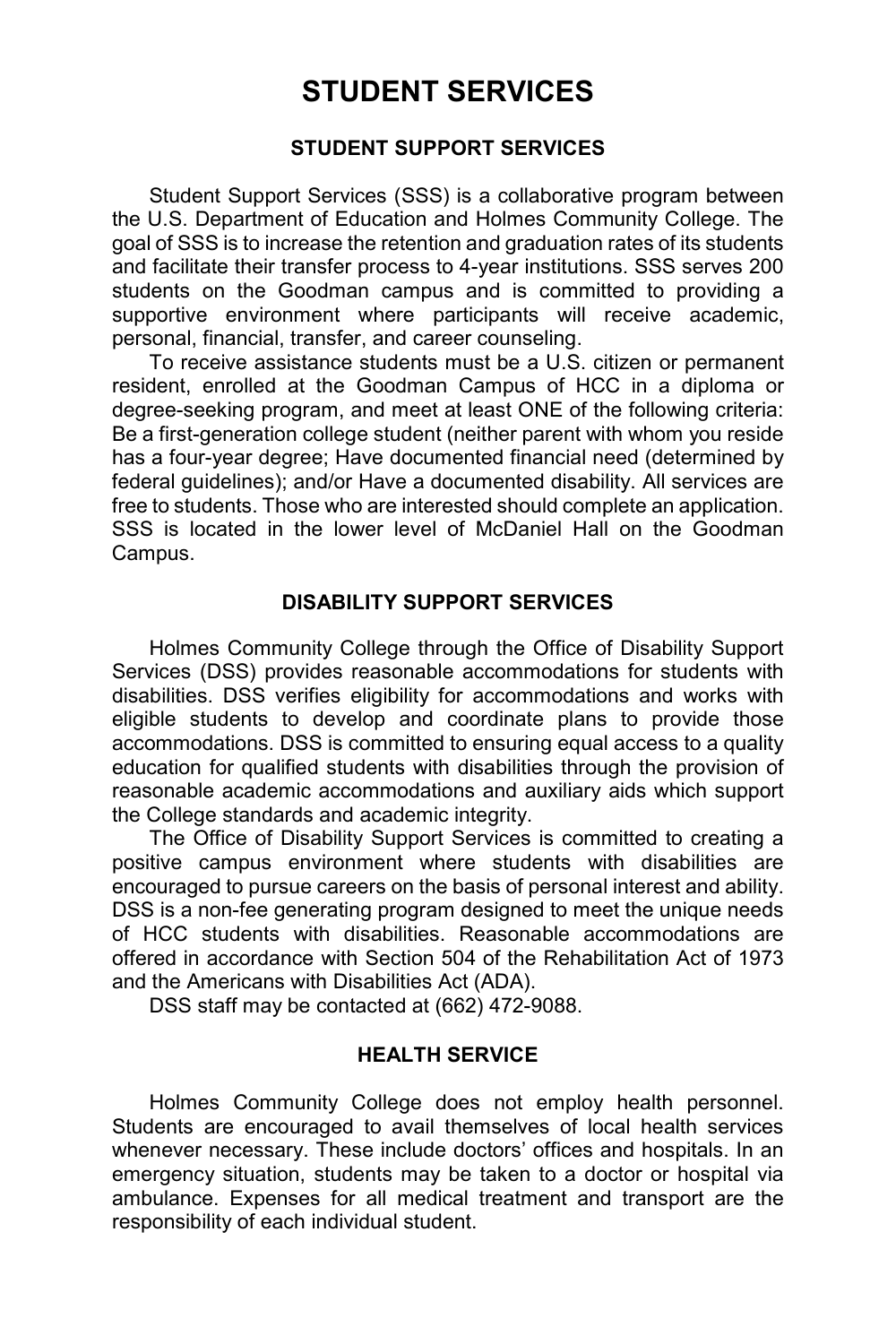#### **STUDENT CENTER, CAFETERIA, AND BOOKSTORE**

#### **Student Center (Goodman Campus)**

| Sunday            | 4:00 p.m. $-$ 11:45 p.m. |
|-------------------|--------------------------|
| Monday – Thursday | 7:30 a.m. – 11:45 p.m.   |
| Friday            | 7:30 a.m. $-$ 4:00 p.m.  |

The Lorance Student Center serves HCC students who are currently enrolled. There is a large area where indoor recreation of various kinds may be enjoyed. This building contains the bookstore and canteen where books, supplies, food, drinks, and various other items may be purchased. The HCC Student Services Offices are also located in the Lorance Student Center. This includes HCC Housing and HCC Student Activities Offices. HCC Parking Decals and HCC IDs are available in the student center.

### **Cafeteria (Goodman Campus) Monday through Thursday**

| <b>Breakfast</b> | $7:00$ a.m. $-8:15$ a.m. |
|------------------|--------------------------|
| Lunch            | 11:00 a.m. $-$ 1:00 p.m. |
| <b>Supper</b>    | $5:00$ p.m. $-6:45$ p.m. |

#### **On Friday, lunch will be served until 1:00 p.m. at which time the cafeteria will close.**

Participants in sanctioned school events will be served on weekends. Students living in college housing are required to purchase meals as part of college expenses. Your HCC ID card must be scanned at each meal. This card is not transferable to anyone. Students may choose to have their lunch or dinner meal in the student center instead of the cafeteria between the hours of 11:00 a.m. and 3:00 p.m. and/or 5:00 p.m. and 6:45 p.m.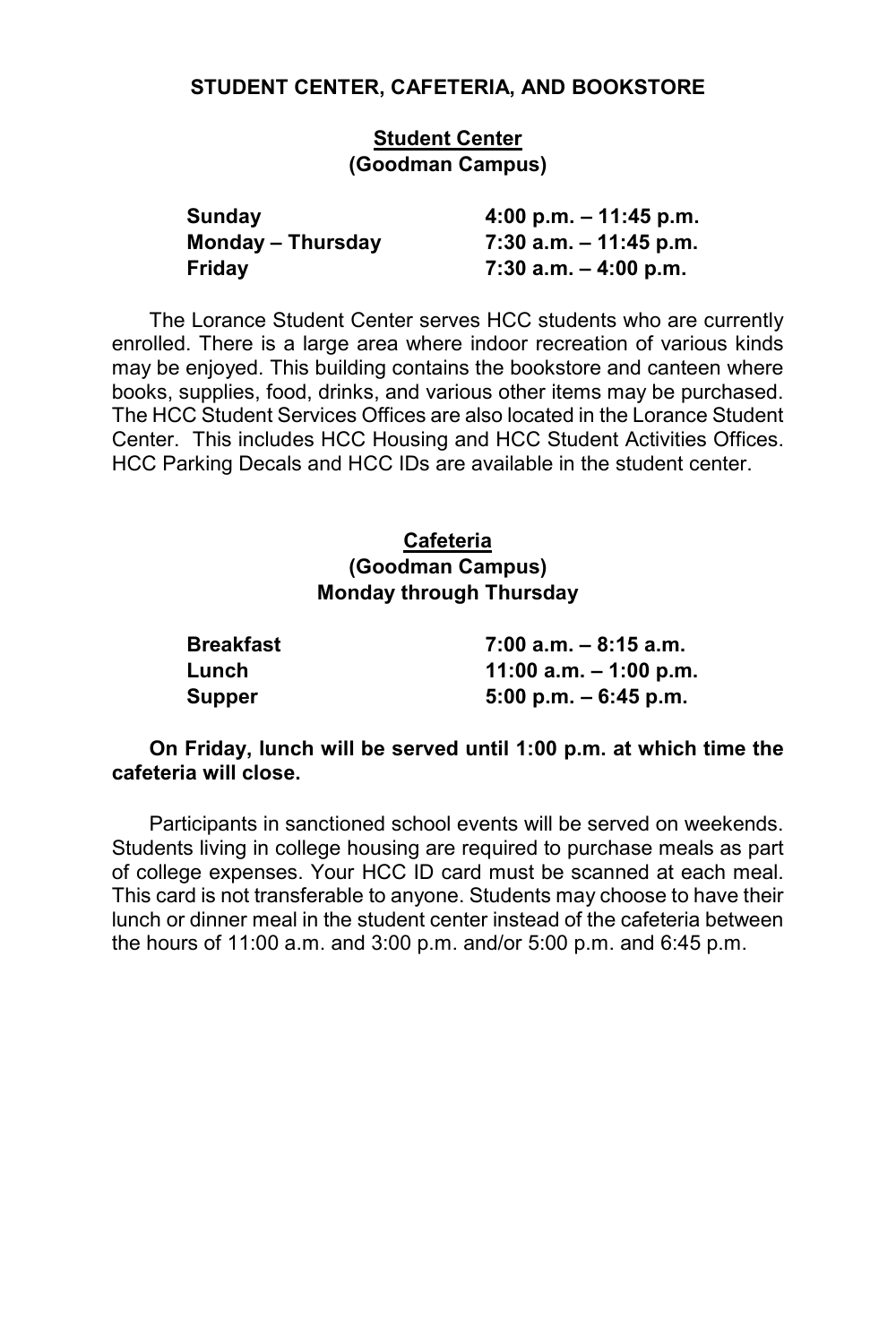#### **Campus Bookstore (Goodman, Grenada, and Ridgeland)**

Holmes Community College has bookstores at Goodman, Grenada, and Ridgeland. The Bookstores are managed by Follett and are housed in the Lorance Student Center on the Goodman Campus, the Jack L. Holmes Library at the Grenada Campus, and the Joe A. Adams Student Union on the Ridgeland Campus. Book vouchers will be honored at all three campus bookstores. All three campus bookstores welcome online students and will assist with textbook orders. The Goodman bookstore offers mailboxes for those students who live on campus.

For your convenience, you can now use your financial aid online to purchase your textbooks from the Holmes Bookstores.

# **Goodman Campus Bookstore**

Lorance Student Center, Goodman Campus

| $8:00$ a.m. $-3:30$ pm.                           |
|---------------------------------------------------|
| $8:00$ a.m. $-12:00$ p.m.                         |
| Extended hours the first 2 weeks in the semester. |
| goodmanbookstore@holmescc.edu                     |
| (662) 472-9045                                    |
| (662) 472-2359                                    |
|                                                   |

# **Grenada Campus Bookstore**

Jack L. Holmes Library, Grenada Campus

| Monday - Thursday |                | $8:00$ a.m. $-3:30$ p.m.                          |
|-------------------|----------------|---------------------------------------------------|
| Friday            |                | $8:00$ a.m. $-12:00$ p.m.                         |
|                   |                | Extended hours the first 2 weeks in the semester. |
| Email:            |                | grenadabookstore@holmescc.edu                     |
| Phone:            | (662) 226-0609 |                                                   |
| Fax:              | (662) 226-5575 |                                                   |

#### **Ridgeland Campus Bookstore**

Joe A. Adams Student Center, Ridgeland Campus

| Monday - Thursday |                | $8:00$ a.m. $-4:00$ p.m.                          |
|-------------------|----------------|---------------------------------------------------|
| Friday            |                | $8:00$ a.m. $-12:00$ p.m.                         |
|                   |                | Extended hours the first 2 weeks in the semester. |
| Email:            |                | ridgelandbookstore@holmescc.edu                   |
| Phone:            | (601) 605-3362 |                                                   |
| Fax:              | (601) 605-6307 |                                                   |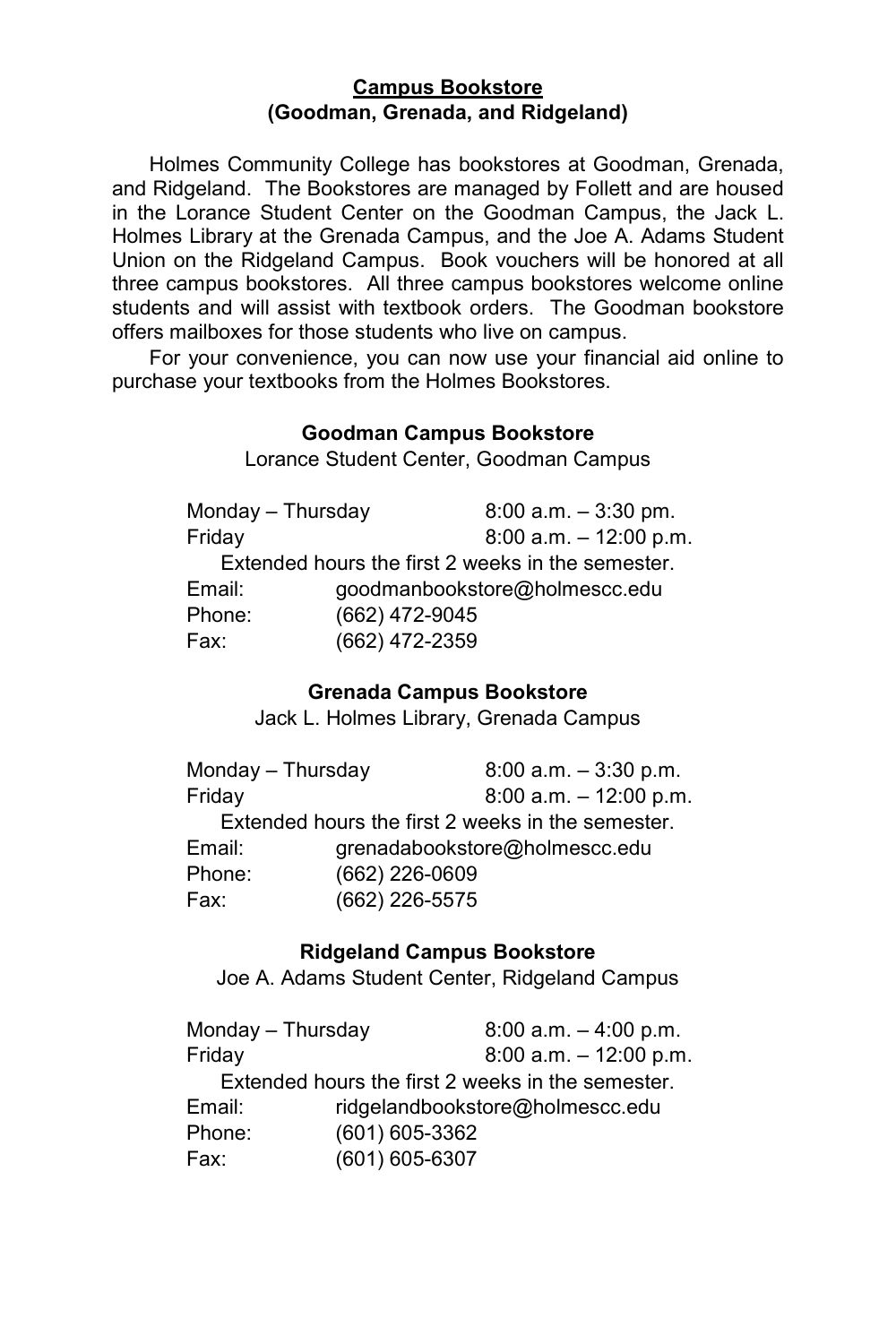#### **PUBLIC SAFETY & CAMPUS POLICE**

Public Safety Personnel provide protection to faculty, staff, students and other authorized individuals. They also protect college property and grounds. In case of emergency, you may call **601-940-0089 (Goodman)**, **662-809-6845 (Grenada)**, or **601-605-3333 (Ridgeland).**

Public Safety Personnel on each campus are managed by a Chief of Police who reports to the appropriate administrator. The Ridgeland Campus Chief of Police coordinates with other campus chiefs to ensure compliance requirements are adhered to and state and federal reporting requirements are met.

Police authority is authorized by Miss. Code 1972 Ann. § 37-29-275.

# **VEHICLES ON CAMPUS**

To operate a vehicle on campus, students must register their vehicles to receive a decal and display. Faculty and staff are also required to obtain and display decals.

Students must park in designated areas. Failure to do so will result in fines. Continuous abuse of the regulations may result in withdrawal of student's privilege to operate a vehicle on campus.

# **Parking and Traffic Regulations for Students**

- 1. Vehicles must be registered and equipped with a current year parking decal.
- 2. The parking decal is to be displayed on the back left window.
- 3. Vehicles are not to exceed 20 miles per hour anywhere on campus.<br>4. The volume of all vehicle radios must be kept low at all times.
- The volume of all vehicle radios must be kept low at all times.
- 5. The student will have sole responsibility for any vehicle registered in his/her name regardless of who may be driving it.
- 6. Reckless driving may result in removal of the vehicle from campus.
- 7. Dorm students must park in areas designated as student parking areas at their particular dorm and walk to class. (Grenada Dorm students may park in parking area in front of cafeteria.) Students may not park in any area designated for faculty, staff, or visitors. Cars are to be parked only in a designated parking space properly marked by painted lines.

Student vehicles parked in the prohibited areas on campus will receive a ticket. The first parking violation is **\$20.00**; the second violation is **\$30.00**; the third and each succeeding violation is **\$50.00**. A handicapped parking violation begins at **\$50**; the second is **\$100**, and the third and each succeeding violation is **\$200.** A handicapped person must be an occupant for the vehicle to park in a HC zone. Students who violate traffic regulations will be fined **\$30.00** for the first violation, **\$40.00** for the second violation, and **\$60.00** for the third violation. Students who consistently violate parking and traffic regulations will give up their right to have a vehicle on campus. In addition to Campus Police, Dormitory Supervisors and other school officials are authorized to write tickets. A parking or traffic ticket may be appealed following the HCC Discipline and Appeal Procedure, provided it is done within one week of the date on the ticket.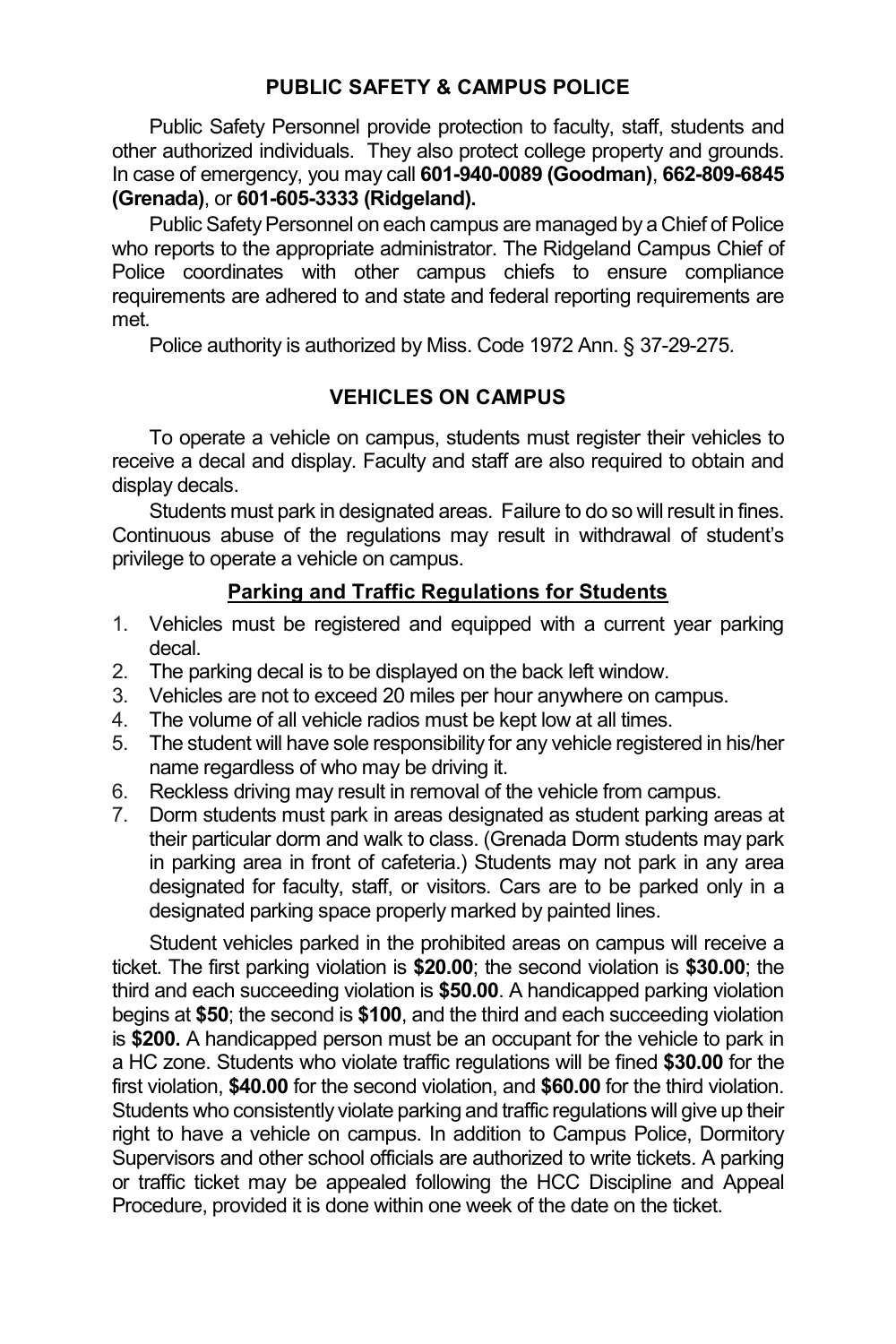### **STUDENT CONDUCT**

Students are expected to conform to acceptable standards of decency, morality, courtesy; be truthful; respect the rights of others; be punctual and regular in attendance at classes and have regard for college property.

Guides for routine campus and dormitory life are provided for students through announcements, student meetings, bulletins, and student handbooks. Through action by the Administration a student may be excluded from further attendance where evidence indicates that a student participates in unacceptable campus conduct.

#### **NON-ACADEMIC DISCIPLINE**

The following guidelines will assist you in understanding the various levels of non-academic discipline at HCC. Non-academic discipline of the students at Holmes Community College is administered through the office of the Campus Vice President or Director. These individuals are referred to elsewhere in this bulletin as the Chief Student Services' Officer (CSSO).

- A verbal warning may be issued by the CSSO or other school official, including instructors, and will be filed in the student's disciplinary record.
- A student may be fined or removed from the dormitory or from the campus (except to attend classes).
- Serious disciplinary problems can result in dismissal from school.

Discipline may first occur at any level listed above and may include a combination of a fine and other sanctions. Fines will be paid in the HCC Business Office. A student who accumulates over \$100 in fines may be removed from the dorm. However, if the first fine is over \$100 the next fine received will result in dorm removal. Traffic fines are not included in this total. FINES ARE CUMULATIVE FROM THE FIRST ENROLLMENT AT HCC THROUGH THE LAST.

Removal from participation in school activities and loss of performance scholarship may occur when a student is removed from the dorm or campus for disciplinary or academic reasons. Students may also be suspended from all activities during an appeals process. Serious violations of HCC policy relative to the health and safety of the HCC Community will result in immediate removal from the dorm, campus, or school. Health and safety violations are the most serious offenses against the college community.

Examples of Fines

(This list is not all-inclusive.)

| Alcohol Infractions                                    | Up to \$200.00 |  |
|--------------------------------------------------------|----------------|--|
| Disturbing the Peace (loud radio, etc.)                | \$25 to \$100  |  |
| Public Profanity (verbal, written, printed or implied) | \$25 to \$100  |  |
| Unauthorized Guest                                     | \$25 to \$200  |  |
| Disorderly Conduct or Fighting                         | \$25 to \$200  |  |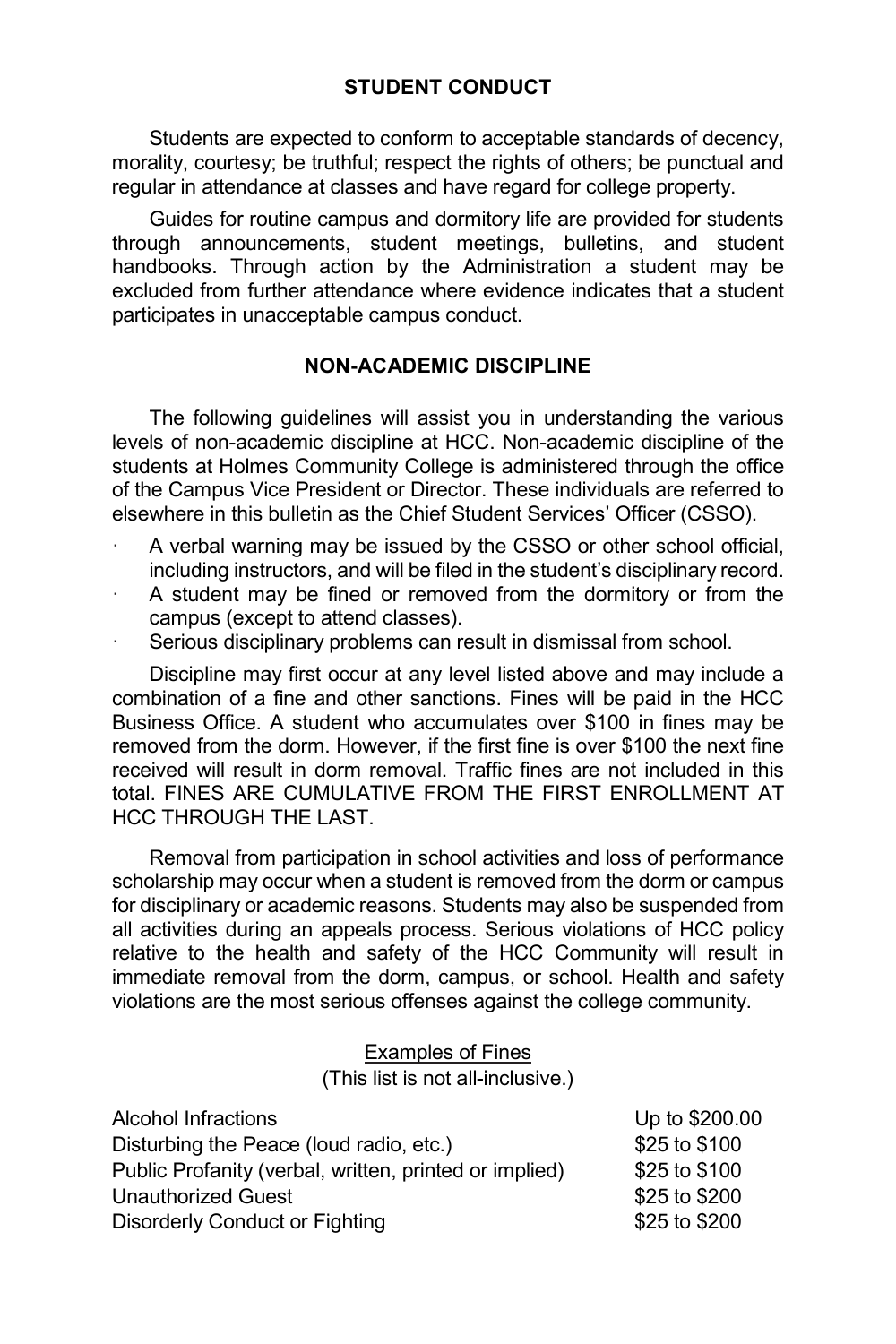# **District-Wide Campus Regulations**

- 1. Orderly conduct is expected on campus at all times; disorderly conduct may result in loss of campus privileges.
- 2. Students are required to have their HCC ID on their person at all times when on campus. Students are to present their ID cards upon the request of any official of the college at any time. Improper use of ID card by the owner or another individual may result in a fine.
- 3. Destruction or loss of property will be paid for by those responsible. Willful or malicious damage on campus is considered more serious than accidental damage.
- 4. Tobacco and electronic cigarette usage is not permitted.
- 5. The use of alcohol, possession of alcohol, or being under the influence of alcohol is absolutely prohibited. No alcoholic beverage containers, empty or full, can be kept anywhere on campus. Offenders can be fined as much as \$200 and can be removed from the dormitory and/or dismissed from school if the incident involves additional charges. Commuting students may have their access to the campus limited in lieu of dormitory removal.
- 6. Use of illegal drugs, possession of illegal drugs or drug paraphernalia, or being under the influence of illegal drugs is absolutely prohibited. Offenders will be dismissed from school.

**A copy of the HCC Drug and Alcohol Policy is available in any counselor's office. This policy includes the standards of conduct expected by the college; the legal sanctions imposed by local, state, and federal law; health risks; and the programs available for help.**

- 7. Students who have been convicted of possession, sale, or the manufacture of illegal drugs will not be permitted to live in the dormitory and will have their access to the campus limited.
- 8. Any student charged with a local, state, or federal crime may be suspended from school or have other sanctions imposed on him/her until the charges are cleared.
- 9. Any student convicted of a local, state, or federal crime may be dismissed from school.
- 10. Fireworks on campus may result in dismissal from the dormitory, limited access to the campus, or more serious disciplinary action.
- 11. Weapons on campus will result in a fine and/or dismissal from the dormitory, limited access to the campus, or more serious disciplinary action. No person or persons will be permitted to possess a firearm or firearms on HCC property or at any event sponsored or sanctioned by the College. The only exception to the above shall be sworn law enforcement officers certified by the Bureau of Law Enforcement Officers Standards and Training, and those persons authorized by the college.
- 12. The volume of all televisions or radios (including car radios), etc., must be kept low at all times. Failure to do so will result in equipment being removed from campus and a fine.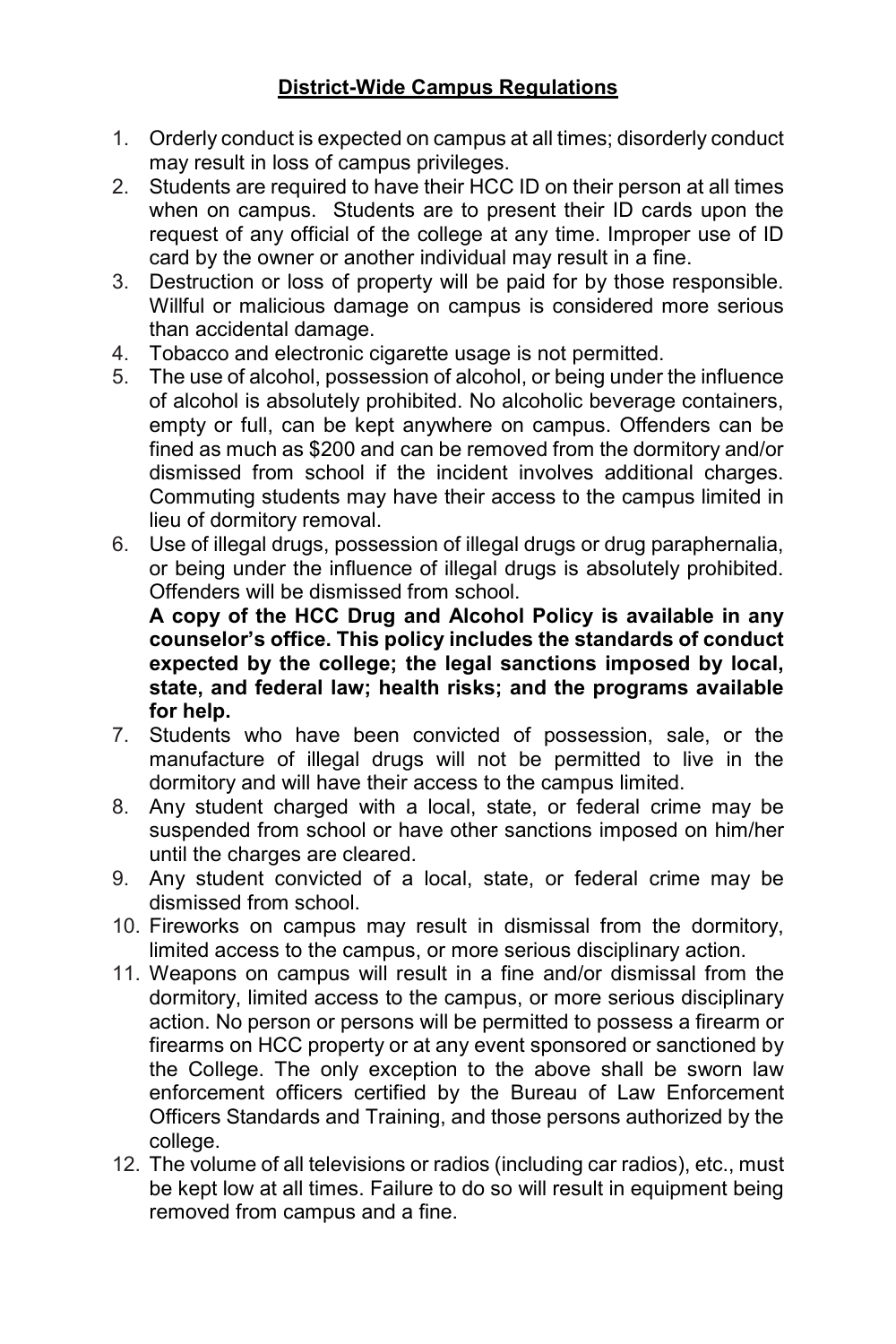- 13. Possession of keys by students to any HCC lock is prohibited. The only exception is a dormitory key for which a deposit has been paid. Offenders may be dismissed from school.
- 14. Indecent dress or language (including written or oral) is prohibited on campus.
- 15. Any person or persons on the campus for the purpose of soliciting must have prior approval of the chief student services officer.
- 16. No student cars are to be washed on campus without permission.
- 17. Cell phones should be turned off when entering classes and school activities where phone calls would interrupt school proceedings. When cell phones become a problem in an academic setting, the issue becomes a disciplinary matter.
- 18. Students that fraudulently misrepresent facts may be fined up to \$100.00 and may be removed from class or school.
- 19. Theft on campus may result in dismissal from the dormitory, limited access to the campus, or more serious disciplinary action.
- 20. Any student under disciplinary action may have to forfeit the right to participate in any school related activity. Also, they may not be eligible to run for any elected position nor be selected for any honor or award.
- 21. The unauthorized buying and selling of goods and services on campus is prohibited.

# **Non-Academic Discipline and Appeal Procedure**

Non-academic discipline of the students at Holmes Community College is administered through the office of the Campus Vice President or Director. These individuals are referred to elsewhere in the bulletin as the Chief Student Services' Officer (CSSO). Minor infractions of discipline and conduct are handled as they occur by the faculty and staff directly in charge at the point of infraction. Any discipline imposed in this manner may be appealed by the student to the CSSO on campus. More serious disciplinary problems among students are handled directly by the CSSO. Disciplinary hearings are of private, confidential nature and are closed to the public.

# Discipline Procedure

Disciplinary action will proceed as follows:

- 1) The CSSO shall notify the student of the charges.
- 2) The CSSO may temporarily suspend a student until such time as the charges brought against them may be heard. The suspension would occur when it is apparent that the student's presence would affect the well-being of the student body, the faculty, or the college property.
- 3) The student has the right to discuss any evidence pertinent to the charges with the CSSO.
- 4) The CSSO, after gathering all information, will make a final ruling.
- 5) The CSSO will notify the student, in writing, of the charges and discipline to be levied.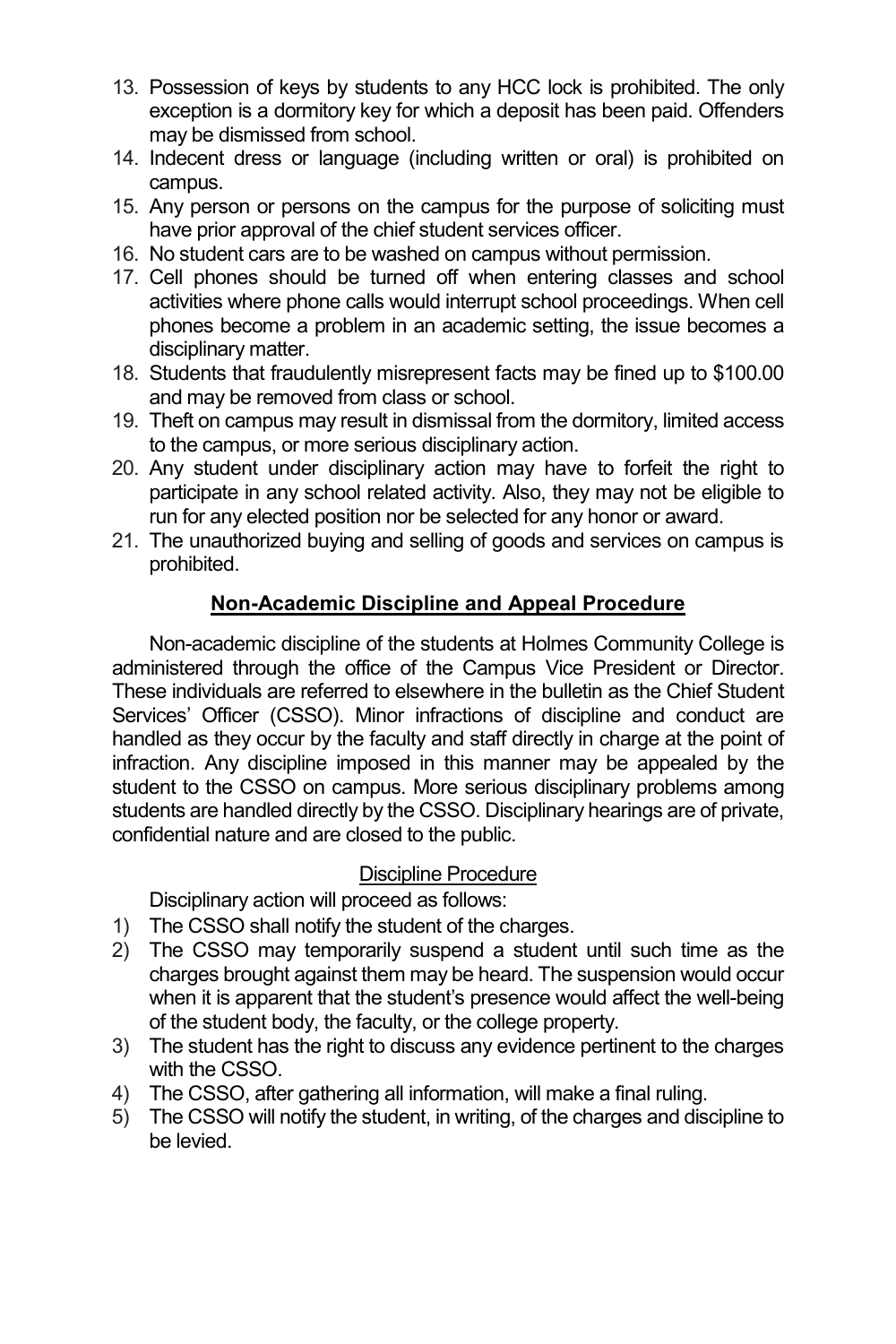### Appeal Procedure\*

- 1) If the student wishes to appeal the decision, he/she must submit a written appeal to the appropriate administrator within three (3) school days of the decision.
- 2) The student's appeal will be heard by an Appeals Committee comprised of three (3) HCC employees (administrators, professional staff and/ or instructors).
- 3) If the student is not satisfied with the decision of the Appeals Committee, he/she may then appeal to the President. To initiate the process, the student must notify the President via email of his/her desire to appeal within three (3) school days of the Appeals Committee's decision.

### \*Please note the following:

- Any student who fails to submit a written appeal by the appointed date forfeits any further consideration for appeal.
- The student may be suspended from activities during the appeals process.
- Any student who fails to contact the President by the appointed date of his/her desire to appeal forfeits any further consideration for appeal.
- The President's decision will be final.

# **STUDENT ACTIVITIES**

The Coordinator of Student Activities on each campus is directly responsible for the supervision of student activities at the various locations of HCC. The coordinators report to the Chief Student Services Officer on each campus.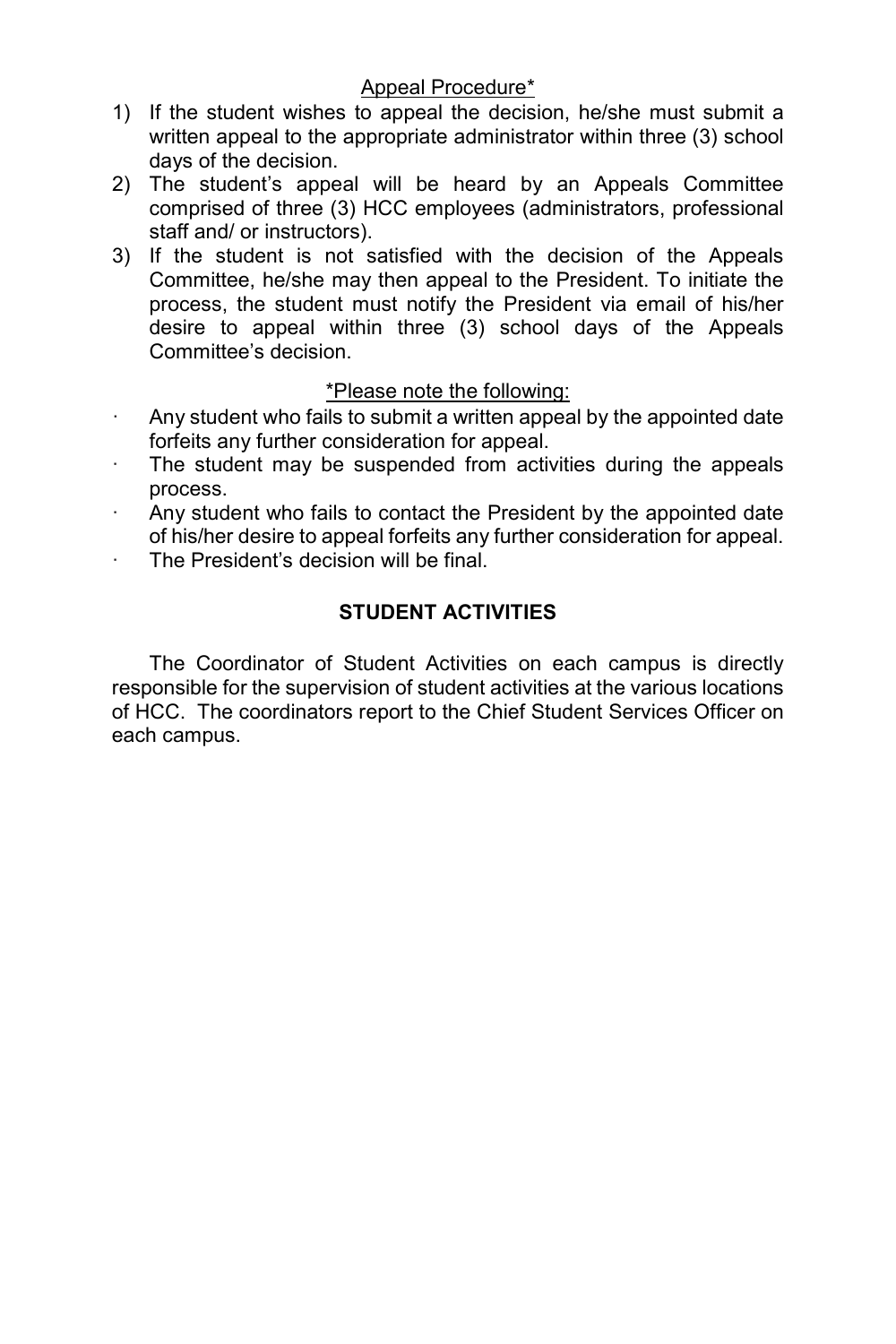# **SGA Constitution**

### **Preamble:**

We, the students of Holmes Community College, realizing that true harmony among ourselves, the Student Body Organization, and the faculty is essential to formal education, desiring to make an earnest effort to secure the greatest good for the majority, believing that this may be best accomplished by the consolidation of our efforts in a student body organization, do ordain and establish the Constitution for the Student Body of Holmes Community College on this the seventh day of May in the Year of our Lord, 1954.

Revised 1963, 1969, 1972, 1984, 1988, 1989, 1998, 2004, 2007, 2010, 2022

# **Article I: Adoption and Amendment**

- **Section I.** This Constitution became effective immediately upon its adoption by a majority vote of the students of Holmes Community College.
- **Section II.** It may be amended as deemed necessary upon ratification by a majority vote of the student body and the approval of the Administration and the Board of Trustees of Holmes Community College.

# **Article II:**

- **Section I.** The organization of students is called the Student Body Organization of Holmes Community College.
- **Section II.** Membership shall be limited to full-time students of Holmes Community College as defined by the current bulletin of Holmes Community College.
- **Section III.** The officers of the Student Body Organization will be known as the Student Council or the Student Government Association.
- **Section IV.** This organization shall meet at least once each month and at any other time deemed necessary and called by the council president and/or the sponsor.
- Section V. When called to order, the council will operate under Robert's Rules of Order.
- **Section VI.** Each member of the council shall have one vote; in case of a tie the president shall have the power to vote.
- **Section VII.** Three (3) unexcused absences per year from any member will result in dismissal from the Student Government Association. All members must be excused by the sponsor and the president prior to a meeting, except in case of an illness which can be handled after the meeting.
- **Section VIII.** Any action taken by the council must be submitted to the Chief Executive Officer of each Campus/Center and the President of Holmes Community College for approval.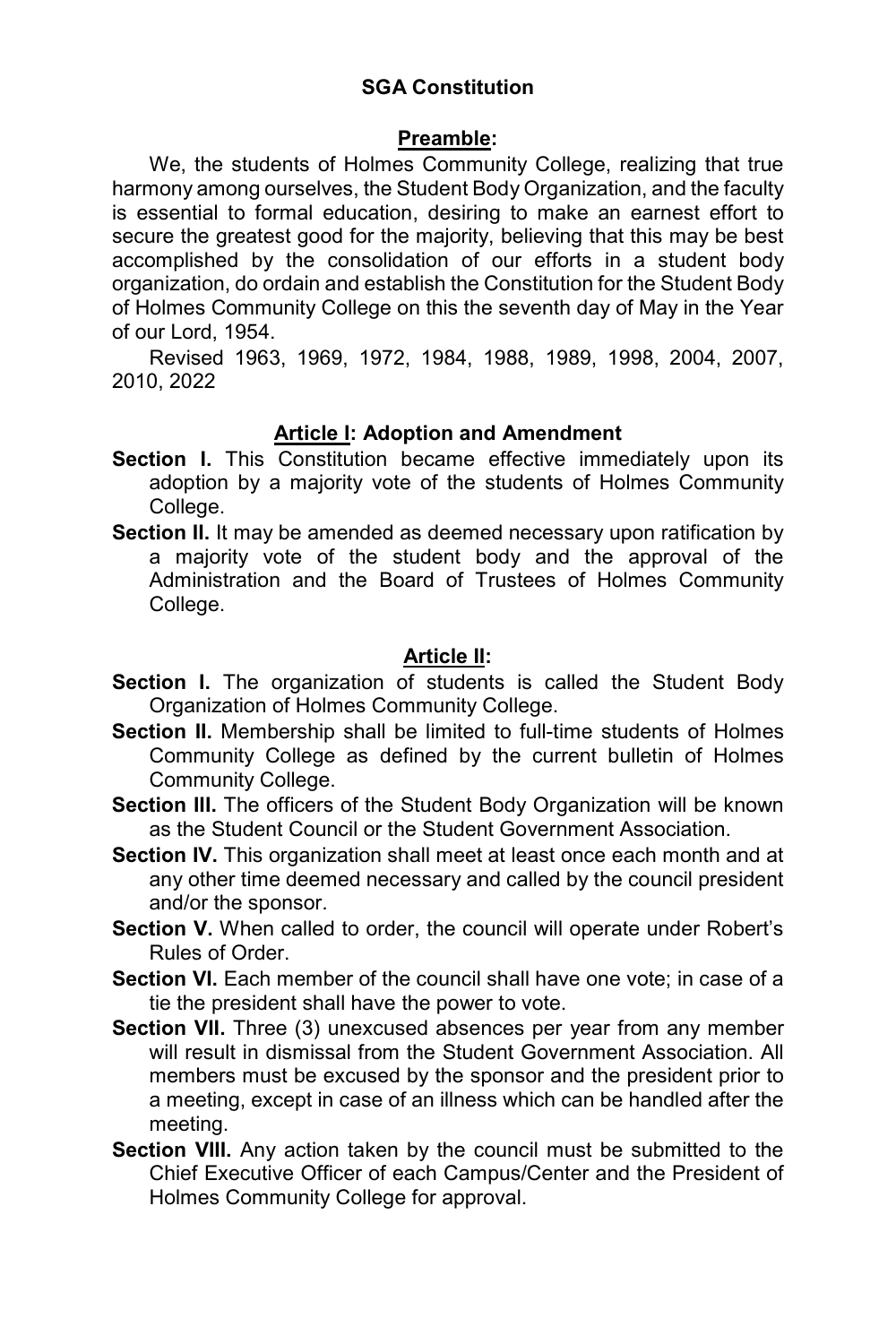**Section IX.** Functions of Student Government are to:

- A. assist with student activities on campus;
- B. assist with various campus activities in cooperation with the college staff;
- C. assist college staff in drawing up student rules and regulations; and
- D. serve in the capacity of liaison between the college staff and the student body.
- **Section X.** Any student government member who is placed on disciplinary probation or convicted of a crime, excluding traffic violations, while serving, will be required to resign from the position.
- **Section XI.** A sponsor shall be selected by the college staff to help coordinate student affairs, give such assistance as needed, and attend all meetings.
- **Section XII.** Vacancies in student government will be filled by appointment by the SGA with approval of the sponsor.

# **Article III: General Election Rules**

**Section I.** Qualifying candidates must complete an electronic application.

- **Section II.** The election committee consists of the Chief Executive Officers and sponsors from each campus who will verify eligibility of the candidates and election results.
- **Section III.** Voting shall be by an electronic anonymous ballot.
- **Section IV.** Candidates must meet full-time status as defined by the current bulletin.
- **Section V.** Candidates will be notified via their student email regarding election results excluding tallied numbers.
- **Section VI.** Any student who receives the majority of the vote on the primary ballot will be considered elected. In the event of a tie or no majority winner, the top candidates will be placed on a runoff ballot.
- **Section VII.** In the event of a runoff, the candidate with the most votes will be declared the winner. In the event of a tie in the runoff, the candidate with the most votes with the combination of the first ballot and the runoff ballot will be declared the winner.
- **Section VIII**. Students on disciplinary probation or those serving probation for a crime, excluding traffic violations, at the time of selection are not eligible to hold positions.
- **Section IX.** Students must have a 2.0 overall GPA to run for and hold a position at HCC unless otherwise specified. The student must maintain a 2.0 overall GPA and full-time status as defined by the current bulletin to continue serving in the position.
- **Section X.** Students are limited to running for, or holding, a specific position one time unless otherwise specified.
- **Section XI.** Wherever the phrase "full-time student" occurs, it is understood this means on the campus where you are assigned.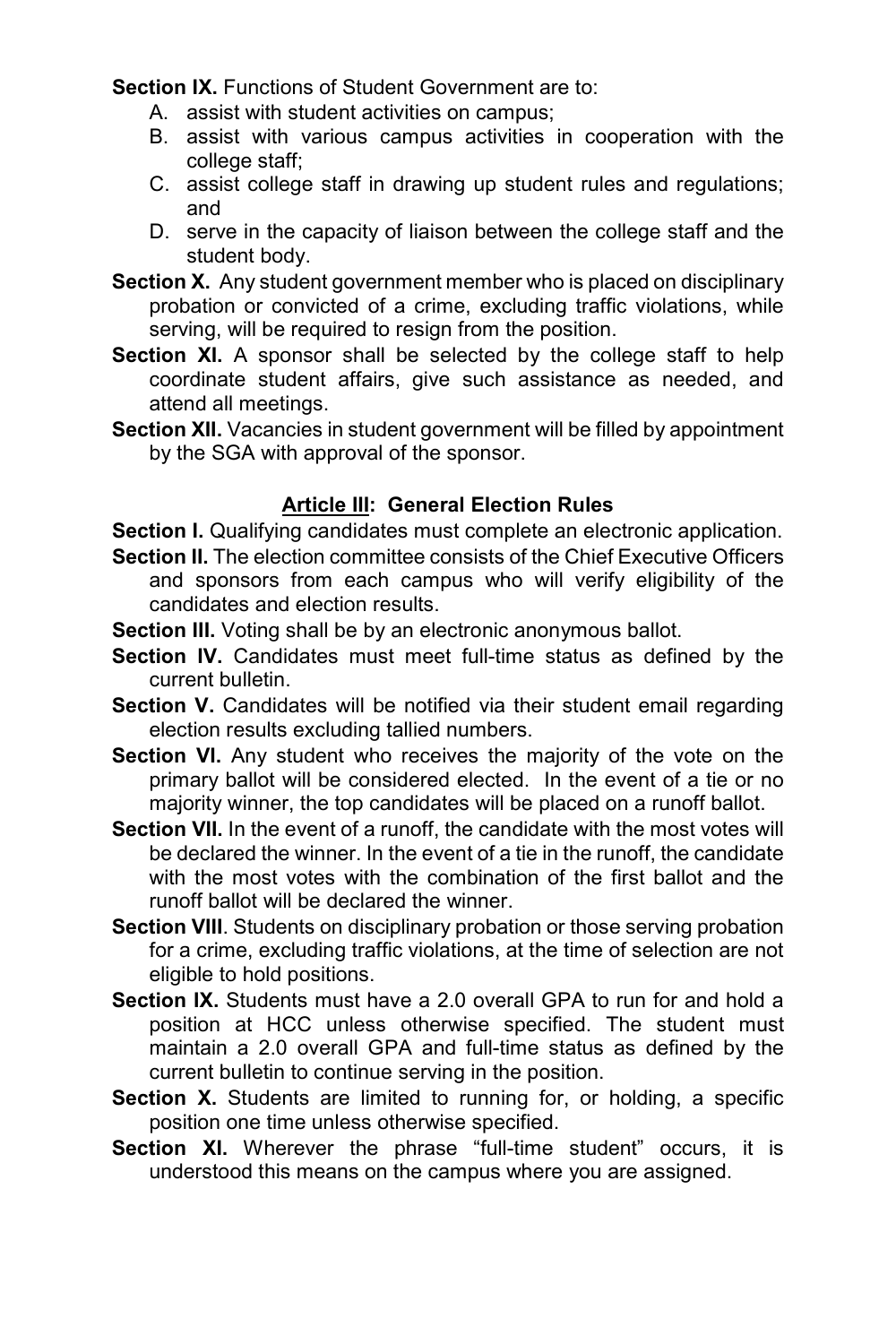# **Article IV: Elections**

**Section I.** Student Body Officers to be elected on the Goodman, Grenada, and Ridgeland Campuses during the fall semester are President, Vice President and Secretary/Treasurer.

- 1. Qualifications are to:
	- a. be a full-time student;
	- b. have at least a 2.5 overall GPA for any previous work; and
	- c. maintain at least a 2.5 GPA semester average.
- 2. Voter eligibility is limited to council representatives.

**Section II.** Council Representatives are not elected positions.

- 1. Council Representatives will be composed of freshmen and sophomore students who would like to participate on a voluntary basis.
- 2. Qualifications are to:
	- a. be a full-time student;
	- b. have at least a 2.0 overall GPA for any previous coursework; and
	- c. maintain at least a 2.0 GPA semester average.
- **Section III.** Homecoming Court (Open to female students only) elections will be held at least two weeks prior to homecoming.

There shall be four women elected from the sophomore class on the Goodman Campus. A candidate receiving the majority of votes on the primary ballot will be named Queen. In the event of a tie or no majority winner, the top four candidates will be placed in a runoff ballot. The candidate with the most votes will be named Queen. The second highest number of votes will be named Student Body Maid and the remaining two candidates will be named Sophomore Maid.

 There shall be two women elected from the freshman class of the Goodman, Ridgeland and Grenada Campuses. The two candidates receiving the most votes will be named Freshman Maid.

 There shall be three women elected from the sophomore class on the Ridgeland and Grenada Campuses. A candidate receiving the majority of votes on the primary ballot will be named Student Body Maid. In the event of a tie or no majority winner, the top three candidates will be placed in a runoff ballot. The candidate with the most votes will be named Student Body Maid. The remaining two candidates will be named Sophomore Maid.

- A. The Homecoming Queen (Goodman Campus only)
	- 1. Qualifications are to:
		- a. be a full-time student;
		- b. have a sophomore class standing as defined by the current bulletin;
		- c. have at least a 2.0 overall GPA for any previous work;
		- d. have never held a Homecoming Queen position.
	- 2. Voter eligibility is limited to full-time Goodman students.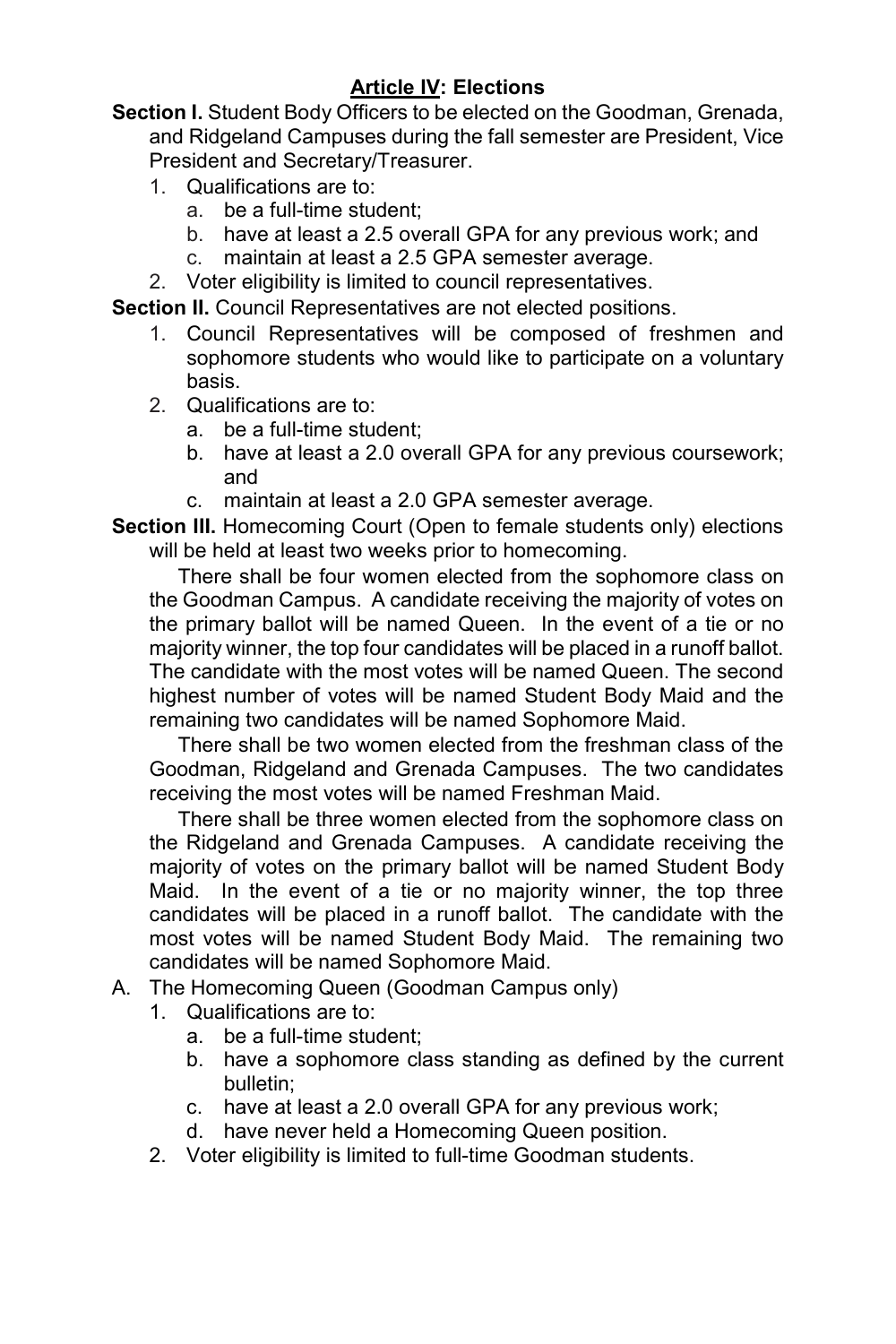- B. Student Body Maid
	- 1. Qualifications are to:
		- a. be a full-time student;
		- b. have a sophomore class standing as defined by the current bulletin;
		- c. have at least a 2.0 overall GPA for any previous work;
		- d. have never held a Student Body Maid Position before.
	- 2. Voter eligibility is limited to full-time students.
- C. Freshman Maids
	- 1. Qualifications are to:
		- a. be a full-time student;
		- b. have a freshman class standing as defined by the current bulletin;
		- c. have at least a 2.0 overall GPA for any previous work.
	- 2. Voter eligibility is limited to full-time students.
- D. Sophomore Maids
	- 1. Qualifications are to:
		- a. be a full-time student;
		- b. have a sophomore class standing as defined by the current bulletin;
		- c. have at least a 2.0 overall GPA for any previous work.
	- 2. Voter eligibility is limited to full-time students.
- E. Queen, Student Body Maid, and Class Maid escorts shall be chosen by the Student Activities Coordinators on each campus when needed.

**Section IV.** HCC Beauty Review (Open to female students only)

- A. Qualifications are to:
	- 1. be a full-time student;
	- 2. complete an electronic application;
	- 3. attend rehearsal for the pageant;
	- 4. have at least a 2.0 overall GPA on any previous work.
- B. Off-campus judges will choose the HCC Most Beautiful and four beauties during the pageant.
- C. The pageant will be held the spring semester.
- **Section V.** The HCC Who's Who election will be held in the spring semester to select Mr. and Miss HCC (Goodman, Ridgeland and Grenada campuses) and eight campus favorites. In the event of a tie for Mr./Miss HCC, a runoff will determine the winner.
- A. Mr. and Miss HCC (Goodman and Ridgeland and Grenada Campus)
	- 1. Be a qualified Hall of Fame candidate.
	- 2. Voter eligibility is limited to full-time students.
	- 3. The male and female with the most votes will be named Mr. and Miss HCC.
- B. Campus Favorites
	- 1. Qualifications are to:
		- a. be a full-time student;
		- b. have at least a 2.0 overall GPA;
		- c. have no discipline record.
	- 2. Voter eligibility is limited to full-time students.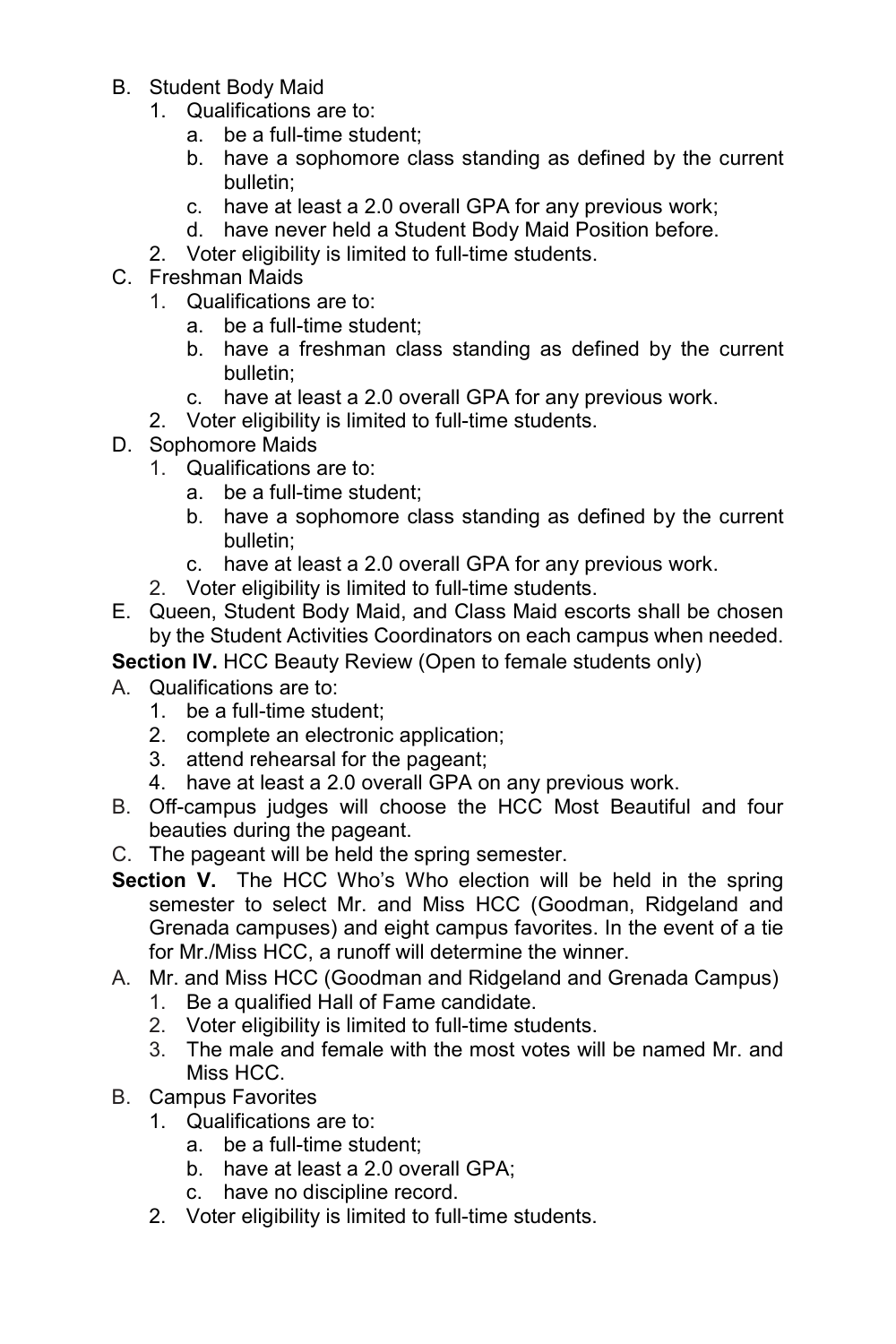### **STUDENT CONTESTS**

Students either named or elected to positions whereby they represent the student body in an honorary capacity, such as homecoming court member, SGA officer, Beauty, Who's Who member, and Hall of Fame member, etc., must conform to all scheduled activities of that group, such as photography sessions, organizational meetings, and related activities, etc. Failure to meet the necessary requirements may result in the loss of the office or position being occupied by the student and also the loss of recognition of the student in *Horizons, The Growl*, or through press releases sent by the Public Information Office.

**The College Who's Who** contest is sponsored each year by the SGA and is completed by the third week of January. Mr. and Miss HCC are elected on the Goodman, Ridgeland and Grenada campuses and must be representative of the college's best as to scholarship, character, participation in co-curricular activities and attitude.

#### **CAMPUS RECREATION & INTRAMURAL SPORTS (Goodman Campus Only)**

The Campus Recreation & Intramural Sports program at Holmes Community College is designed to provide students, faculty, staff, and their spouses the opportunity to participate in a variety of enjoyable competitive sports. Holmes Community College does not discriminate on the basis of race, color, religion, national origin, sex, age or disability. The college is in compliance with Title IV of the 1964 Civil Rights Act, Title IX of the 1972

Education Amendments Section 504 of the Rehabilitation Act of 1973, and the Americans with Disabilities Act of 1990. The activities selected are determined on the basis of their contribution to the development of the whole individual – physically, socially, emotionally, and intellectually. Another purpose of the recreation and intramural program is to make participation in sports and physical activities a meaningful part of total education, thus providing individuals with opportunities to develop skills that can be utilized for lifelong fitness. The implementation of a wide variety of activities allows participation for different ability and interest levels – "Something for Everyone". The program provides competition in a spirit fostered by fair play and sportsmanship among all participants. A major objective of the Campus Recreation & Intramural Sports program is to provide enjoyable activities in a safe environment to enhance social interaction and develop a sense of community within the college. Intramurals are voluntary in nature (i.e. the student has a choice of activities) and every student is given an equal opportunity to participate – regardless of physical ability. Current students, faculty, and staff with a valid Holmes Community College I.D. are eligible to participate in the Campus Recreation and Intramural Sports program. Faculty is encouraged to participate in intramural activities and make "out-of-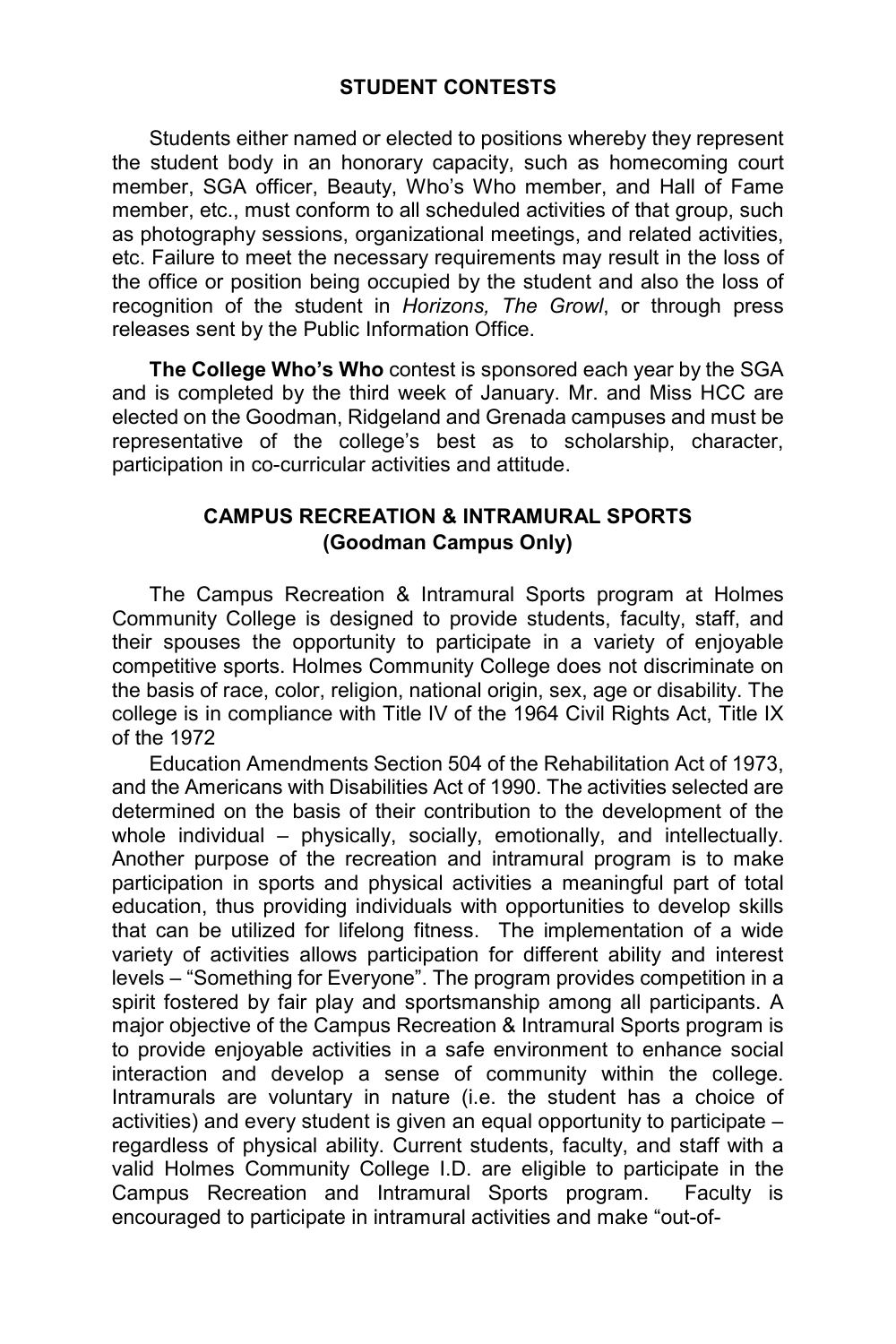classroom" connections with students. Recreation and Intramural activities include team competition leagues, individual sports, team sports, and other special events. In addition, the HCC Fitness Center is open to all current students with a HCC ID.

### **STUDENT HOUSING (Goodman Campus Only)**

Holmes Community College abides by the regulations outlined in the Americans with Disabilities Act of 1990 (ADA). The Director of Student Housing has been designated to receive and investigate complaints and carry out responsibilities in conformity with the fore-stated acts and their amendments.

There are seven dormitories on campus providing space for 300 male students and 264 female students. To be eligible for campus housing, students must be enrolled in a minimum of 15 semester hours and must maintain a minimum 1.75 GPA. Students who drop to 12-14 semester hours during the semester will be placed on housing probation, and students who drop to below 12 hours during the semester will be dismissed from the dormitory. Students who fall below a 1.75 GPA for a completed semester will be placed on housing probation for the next semester. Students must then earn a minimum 1.75 GPA for the probationary semester in order to remain in the dormitory.

Dormitory rooms are generally filled before the end of summer. Two students are assigned to each room; however, three students per room will be assigned on a temporary basis when the need arises. Rooms which have been reserved will be held until 2:00 p.m. the afternoon prior to the beginning of classes.

**Check In** To check in, students should report to the Student Housing Office in the Lorance Student Center to pick up their room key and dorm ID on the dates and times determined by the college. Students are then required to complete and turn in the Key/Damage Deposit Policy Form to the Director of Student Housing. If a student does not turn in this form, he or she may be liable for damages to the room that existed before they moved in. This is a pre-damage inventory sheet for the student to report damages for which he or she is not responsible. Failure to turn this form in will forfeit the student's right to challenge any decision made by the Director of Student Housing to charge the student for damages not reported.

**Check Out** To check out, a student is required to move out all belongings, clean room thoroughly, have an on-duty Dormitory Security Officer complete a dormitory withdrawal form, and turn the key and ID to that particular individual or take the form with key and ID to the Student Housing Office after the officer checks the room and signs the required form.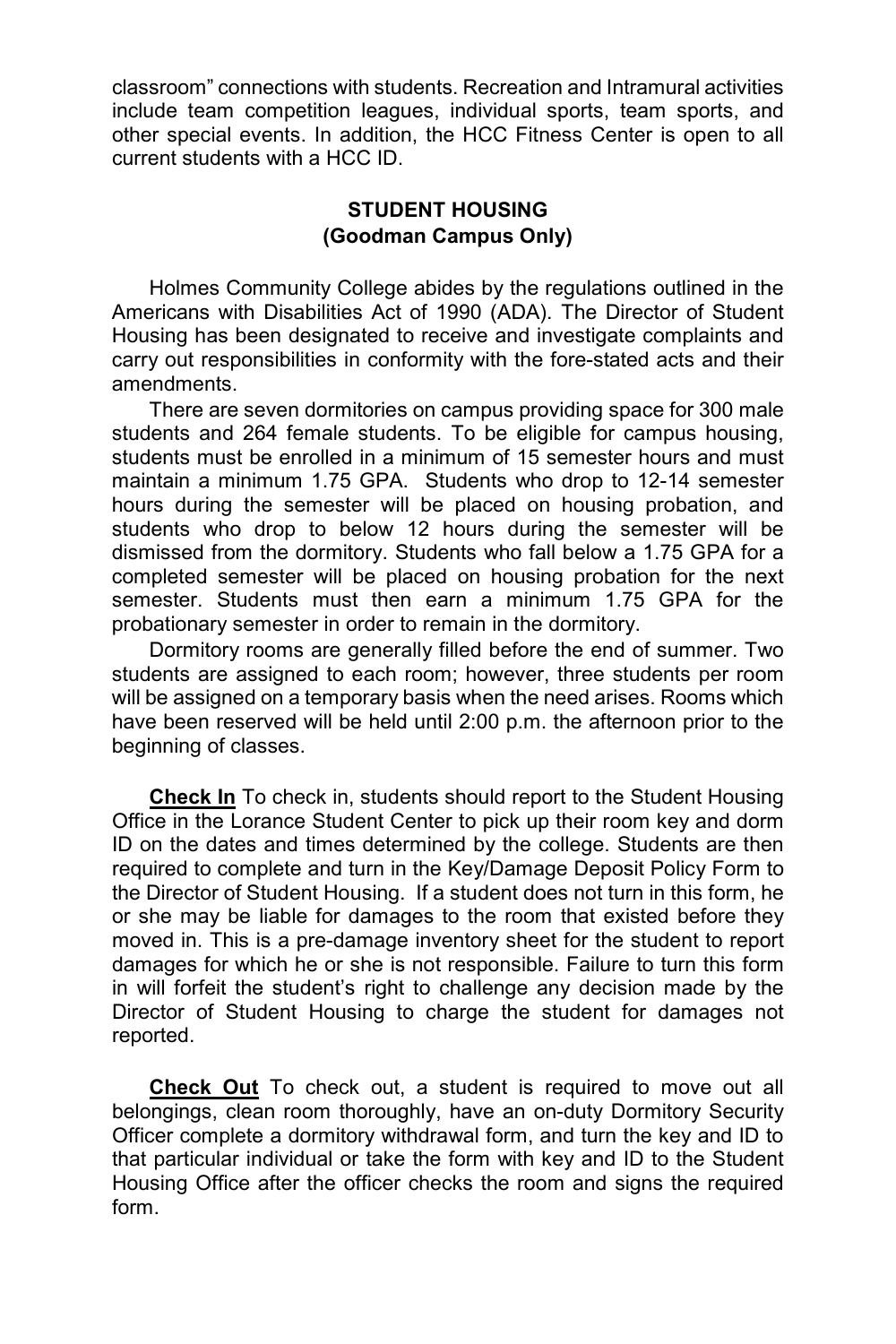**Lost Keys** The Director of Student Housing should be contacted immediately when a room key has been lost. See the Director of Student Housing for replacement of key. The student will be charged \$50 for a new key. If a student returns a broken key to the Director of Student Housing, a new one will be issued to him or her at no additional cost. For those students using HCC ID cards as keys, the charge will be \$25 to replace a lost one.

**College Property** Students are responsible for college property. Any damages in a student's room will be charged to the occupants of that room unless those students completed and turned in a Key/Damage Deposit Policy form reporting that the damage existed in the room before they moved in. Common area (lounges, restrooms, vending, laundry, hallway, or suites) damages may be assessed to the students living in that area unless the party responsible can be identified.

**Residence Hall Hours** All residence halls open at 2:00 p.m. on Sunday afternoon and close at 2:00 p.m. on Friday afternoon. At the end of a semester or the beginning of a holiday, students are expected to vacate dormitory rooms as soon as their classes and/or exams are completed. Residence halls are closed on weekends except to out of state athletes on scholarship. Quiet hours shall begin at 12:00 a.m. and continue until 8:00 a.m. the next day. Reasonable quietness is expected at all times. During this period, students should be able to study in their rooms without loud noise or disturbances. Loud stereos, televisions, yelling, etc. will not be tolerated.

**Weekend Stay** Generally, only out-of-state or out-of-district athletes are granted permission to stay on weekends. Other than this group, the only other students who may stay on weekends with permission are those who are involved in a school activity (athletic competition, choir, band, cheerleading, etc.).

**Room Inspection** Residence hall rooms are subject to inspections by appropriate college officials. During the room inspections, the rooms will be checked for room damages and unsanitary conditions. Students may be subject to a \$25 fine for failing room inspection.

Students are responsible for cleaning their rooms, bathrooms, and common areas (common areas only include the hallways in Attala Hall suites). Safety checks may be made from time to time as well.

**Residence Hall Furnishings and Care** Rooms are furnished with single beds, dressers, chairs, and desks. Each student is expected to furnish linens, and toilet items, including tissue, and is accountable for the care of the room and its furnishing. Students are not allowed to move any furniture or equipment from their rooms supplied by the college. Missing furniture or other items from rooms provided by the college or damage to them will result in a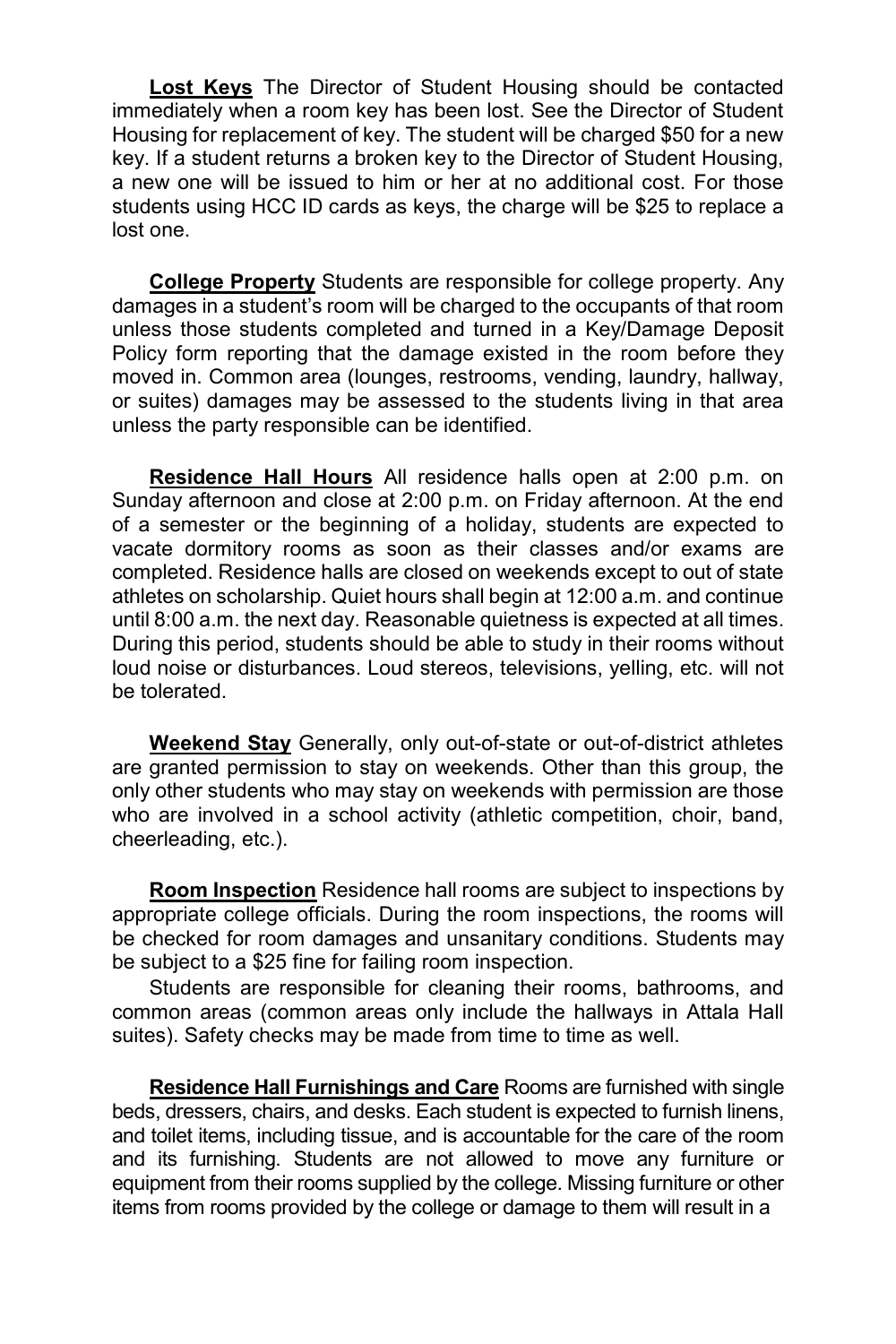\$25 fine or higher plus the cost of the items to the occupants of that room. Rooms are to be kept clean and in order at all times. Garbage is to be swept up in rooms and/or hallways and thrown into the trash cans or garbage shoots provided. Trash should be put into garbage bags first if possible before disposal for sanitary reasons. Students are responsible for their individual rooms, including furniture and everything else in the rooms furnished by the college. The room's occupants will pay for any damages found in a room. All dormitory rooms will be checked for damages to the mattresses, beds, floors, walls, windows, ceilings, doors, furniture, lights, bathroom, etc. All residents will pay for damages to common areas outside of dormitory rooms from housing deposits. Residence hall rooms remain the responsibility of the student until they have completed a dormitory check-out form and turned in their key and ID card to the on-duty Dormitory Security Officer or Director of Student Housing.

**Sales and Solicitations** are prohibited in the residence halls.

**Personal Property** The College is not responsible for loss or damage of any and all personal items or valuables irrespective of cause. Students should consider purchasing renter's insurance or insuring these items are covered by the parents' homeowner's policy.

**Visitors during School Hours** Same-sex visiting by students is allowed until 12:00 a.m. Between the hours of 12:00 a.m. and 6:00 a.m., no visiting in dormitory rooms is allowed, meaning that dormitory residents must be in their own rooms. Visitors after school hours must leave by 12:00 a.m. when all lobbies close. Immediate family members, with permission, may assist students in moving in or out of the residence halls. **Male students are not allowed in any female dormitories. No females are allowed in any male dorm lobby at any time.**

**Dismissal from Dormitory** A student may be dismissed from a dormitory for academic or disciplinary reasons that may include cutting below twelve (12) hours in a class schedule, failing to have a 1.75 GPA for two semesters, pulling a fire alarm, etc. The consequences for such actions are dismissal and removal from the dormitory with loss of all dormitory privileges. When this occurs, a student is not allowed in any residence hall on campus as a visitor or otherwise. That student must leave the campus after his/her last class each day and must not be found on campus after 4:00 p.m. Students found in violation of this rule will face trespassing charges on school grounds and possible dismissal from school at the discretion of the Vice President of the Goodman Campus.

**Internet and Cable** Wireless internet and cable will be provided in all dorm rooms.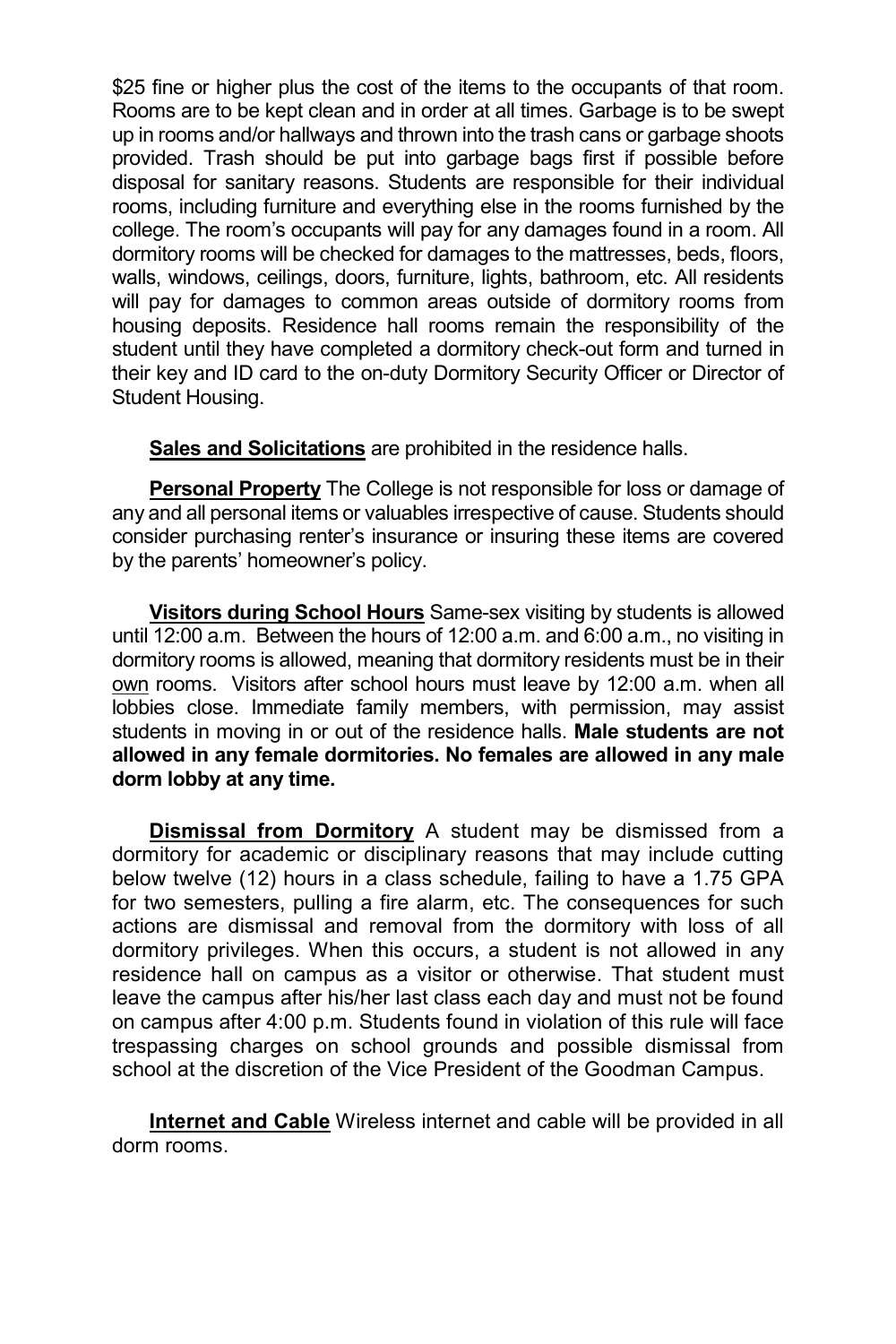**Search of a Student's Room** Holmes Community College is firmly committed to the principles of complete respect for the constitutional and human rights of all students. At the same time, as has been confirmed in many court cases, the institution has the authority to enforce reasonable Rules of Conduct and to search housing facilities as needed and at times without notice to provide for a safe and healthy environment. It is the policy of Holmes Community College that police searches of a student's room may not be conducted unless reasonable suspicion exists that violations of college regulations or state or federal law are occurring or have occurred.

**Closure for Breaks** Several times during the year it will be necessary to close all residence halls completely. They are Thanksgiving break, Christmas break, and spring break.

# **Dormitory Regulations**

- 1. Occupants of dormitory rooms are responsible for everything in the room and the room itself. Total damages to halls and areas not considered a part of a room will be assessed and charged to occupants of the dormitory. First offense will result in a warning or possible dismissal from the dormitory and payment of damages. Second offense will result in dismissal from dormitory and payment of damages.
- 2. The following are not allowed in dormitories or rooms: gambling, weight lifting equipment, pets, candles, incense, carpet, bicycles, motorcycles, or weapons (guns, knives, bow and arrow, etc.). Sound equipment (amps, speakers, etc.) is not allowed in dormitory rooms.
- 3. With limited exceptions, every electrical appliance must have a ground. Outlet adaptation for multiple uses of electrical outlets may not be used. (If you have any questions, please check with dorm supervisor.)
- 4. Students may bring irons, radios, televisions, coffeepots, and refrigerators (not to exceed 4.0 cubic feet or 4.5 amps). The only cooking appliance allowed in your room is a microwave oven.
- 5. Pictures, wall hangings, or additional furniture cannot be placed in a room without express written consent from the Director of Student Housing. Any damages resulting from this practice will be assessed to the students. HCC reserves the right to require removal of anything posted in a room. Obscene pictures will not be allowed.
- 6. Failure to keep your room clean will result in a fine after one warning. No trash is to be swept into halls; it must be picked up in your room.
- 7. Men are not allowed in the women's dormitories. Persons violating this regulation may be fined up to \$200 and may lose housing privileges.
- 8. Women are not allowed in the men's dormitories. Persons violating this regulation may be fined up to \$200 and may lose housing privileges.
- 9. Male students are not allowed in the parking area behind Yazoo Hall.